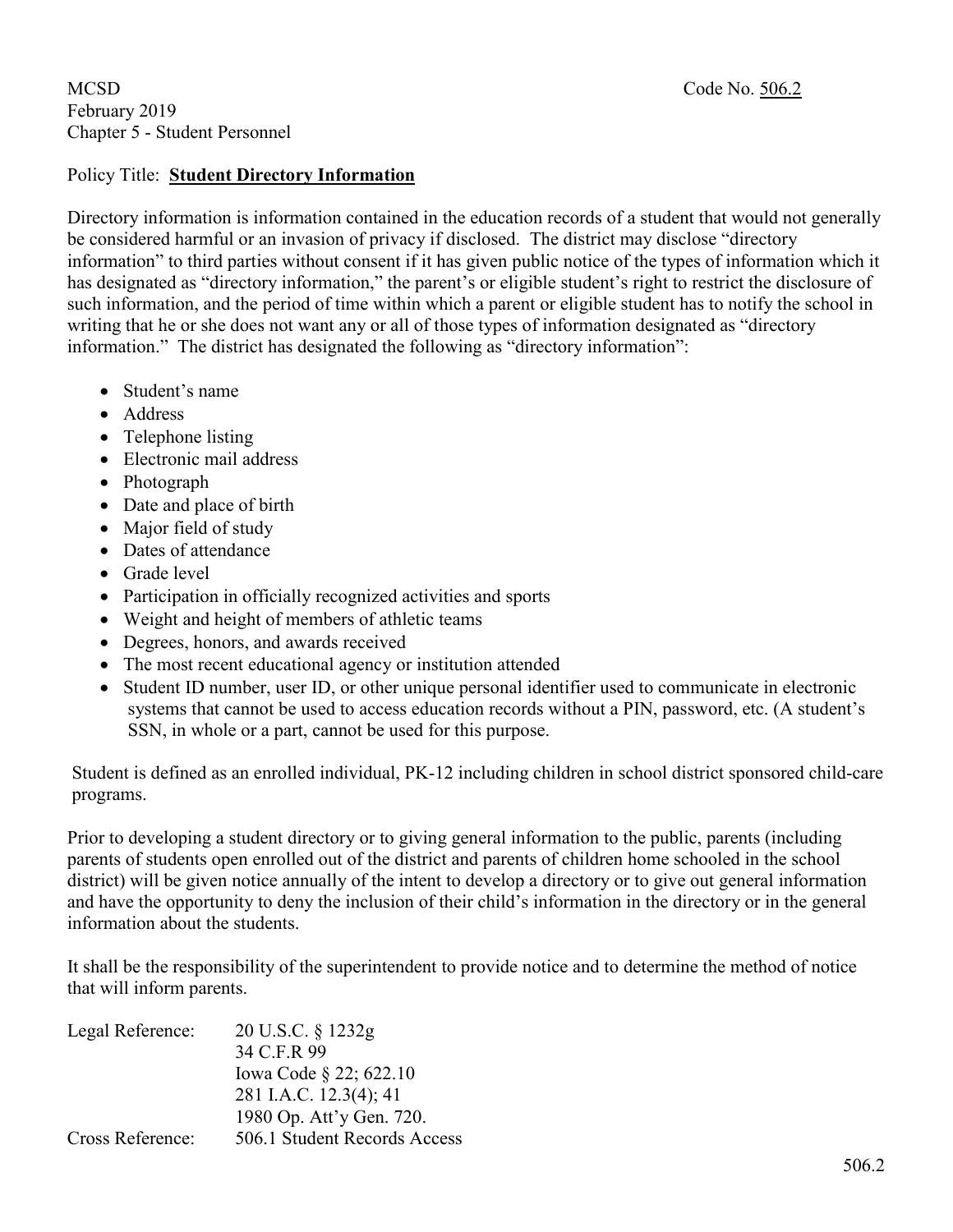# 901.1 Examination of Public Records 902.4 Live Broadcast and videotaping

Approved: 09-14-98<br>Revised: 12-10-01 Revised: 12-10-01<br>Reviewed by Policy Committee 04-11-05,

04-11-05, 02-11-08, 05-13-13, 10-14-13, 05-15-17, 02-11-19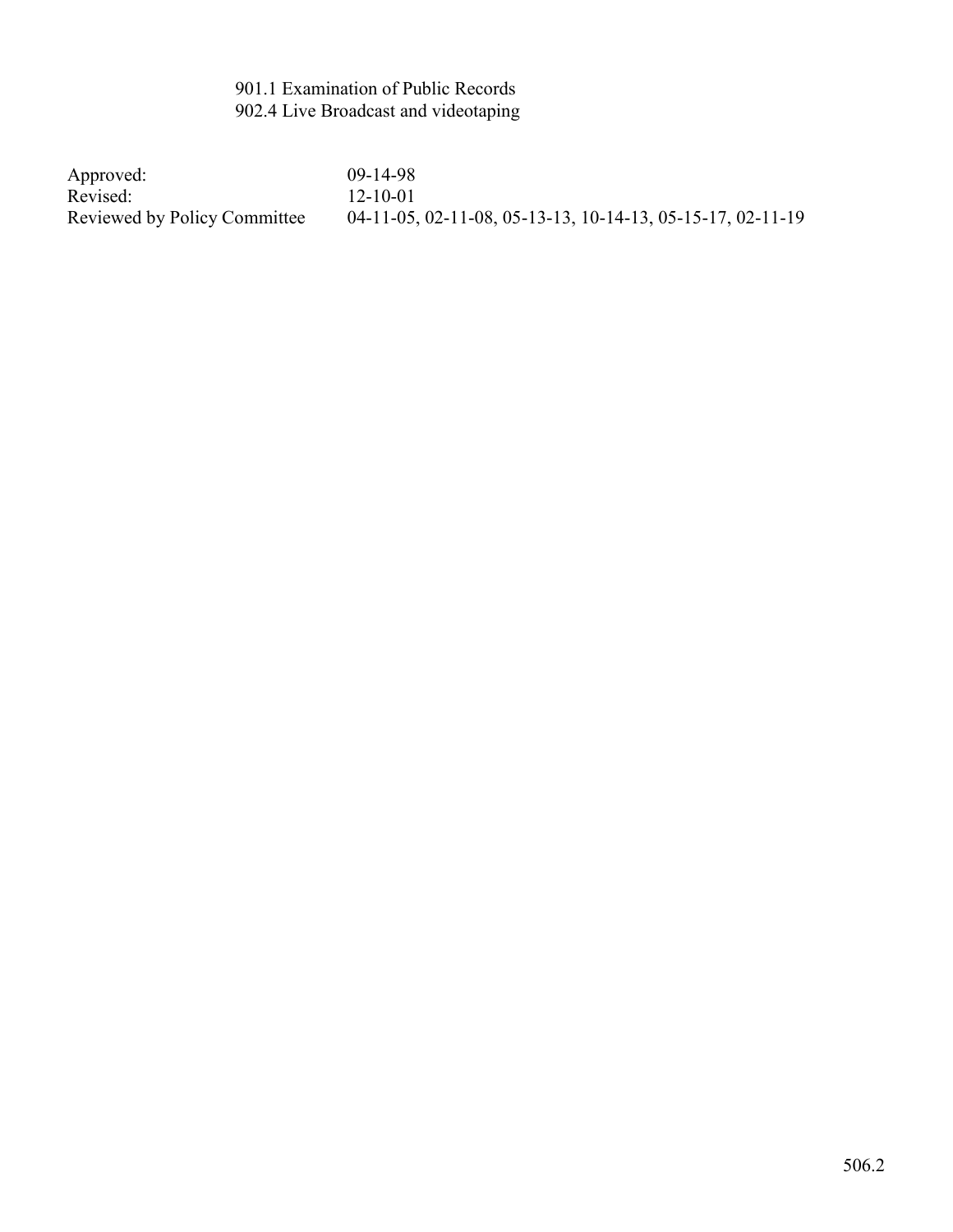# **Use of Directory Information**

The *Family Educational Rights and Privacy Act* (FERPA), a Federal law, requires that Maquoketa Community School District, with certain exceptions, obtain your written consent prior to the disclosure of personally identifiable information from your child's education records. However, the Maquoketa Community School District may disclose appropriately designated "directory information" without written consent, unless you have advised the District to the contrary in accordance with District procedures. The primary purpose of directory information is to allow the Maquoketa Community School District to include this type of information from your child's education records in certain school publications. Examples include:

- A playbill, showing your student's role in a drama production;
- The annual yearbook;
- Honor roll or other recognition lists;
- Graduation programs; and
- Sports activity sheets, such as for wrestling, showing weight and height of team members.

Directory information, which is information that is generally not considered harmful or an invasion of privacy if released, can also be disclosed to outside organizations without a parent's prior written consent. Outside organizations include, but are not limited to, companies that manufacture class rings or publish yearbooks. In addition, two federal laws require local educational agencies (LEAs) receiving assistance under the *Elementary and Secondary Education Act of 1965* (ESEA) to provide military recruiters, upon request, with the following information – names, addresses and telephone listings – unless parents have advised the LEA that they do not want their student's information disclosed without their prior written consent.  $1$ 

**If you do not want the Maquoketa Community School District to disclose directory information from your child's education records without your prior written consent, you must contact the student's attendance center to obtain Form 506.2E1. This form must be completed and returned by September 1st.** The Maquoketa Community School District has designated the following information as directory information:

- Student's name
- Address
- Telephone listing
- Electronic mail address
- Photograph
- Date and place of birth
- Major field of study
- Dates of attendance
- Grade level
- Participation in officially recognized activities and sports
- Weight and height of members of athletic teams
- Degrees, honors, and awards received
- The most recent educational agency or institution attended
- Student ID number, user ID, or other unique personal identifier used to communicate in electronic systems that cannot be used to access education records without a PIN, password, etc. (A student's SSN, in whole or in part, cannot be used for this purpose.

<sup>1</sup> These laws are: Section 9628 of the Elementary and Secondary Education Act (20 U.S.C. § 7098) and 10 U.S.C. § 503(c).